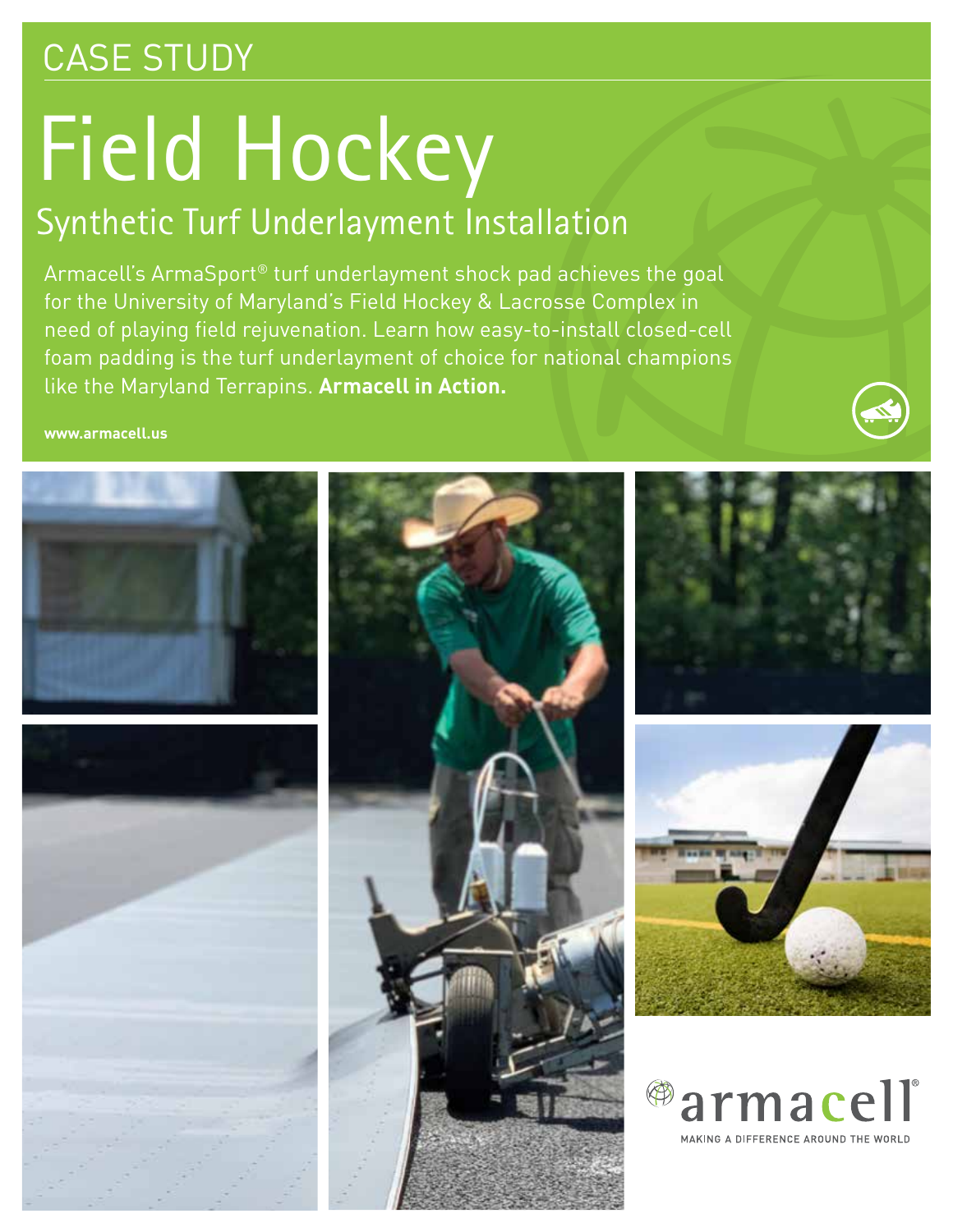## Maryland Field Hockey Sticking with AstroTurf and Armacell

#### **PROJECT:**

Synthetic turf installation at University of Maryland's Field Hockey & Lacrosse Complex

**LOCATION:**  College Park, Maryland

#### **CUSTOMER:**

AstroTurf – Melissa Vassalotti Twist, Director of Field Hockey

#### **CHALLENGE:**

The Field Hockey & Lacrosse Complex was due for its ten year field refresher of synthetic turf which includes Armacell's ArmaSport® turf underlayment at the University of Maryland.

#### **SOLUTION:**

Selecting AstroTurf 12 including ArmaSport turf underlayment, the best turf and underlayment padding for superior playability by the Maryland Terrapins

The University of Maryland's field hockey program has become known for a tradition of excellence achieving records of seven NCAA championships and 13 conference season championships – solidifying the Terrapins' position among the top teams in the nation. Maryland has played its home games at the Field Hockey & Lacrosse Complex since its grand opening in 2003. The facility, which the field hockey team shares with the school's women's lacrosse program, has a seating capacity of 2,000 and meets the highest field standards of the Federation of International Hockey. The playing area of the field hockey pitch which is approximately 300 feet in length by 180 feet wide, was ready for a new hockey system that included new turf and an underlayment padding.

When it came time for the University of Maryland to select their new turf, Head Field Hockey Coach, Missy Meharg, knew what she wanted.

As the recipient of the Lifetime Achievement Award from Maryland State ATH Athletic Hall of Fame, Meharg State Athletic Hall of Fame, Meharg knows a thing or two about NCAA field hockey

**Did you know** that hockey is one of the oldest team sports in the world dating back nearly **3,000** years to the Greek classical era?

and what makes a winning field. Due to international successes of AstroTurf field hockey systems Meharg decided to choose between one of the top two AstroTurf hockey products – AstroTurf 12 or Poligras. The AstroTurf 12 hockey system, formerly known as System 90, consists of knitted nylon adhered to an Armacell ArmaSport underlayment shock pad. Meharg was passionate about staying with her tried and true system which the Maryland Terrapins have successfully enjoyed playing on for over 20 successful years. Field Hockey is a game that relies on ball speed, ball roll, and ball bounce. The AstroTurf 12 knitted nylon system over the Armacell ArmaSport underlayment provides the perfect play for field hockey players at the global level. ArmaSport pads provide protection across 100% of the field, 100% of the time without loss or migration of the cushioning material to the edges of a field. This reinstallation of the turf system at the Field Hockey & Lacrosse Complex met global FIH playability standards and was on time making this project a total success.

"We could not be more pleased with the trust that the University of Maryland has placed in us," said AstroTurf Director of Field Hockey, Melissa Vassalotti Twist. "We take great pride in what we do, and having an elite coach like Missy Meharg return as a satisfied customer helps us know that we are doing the right things."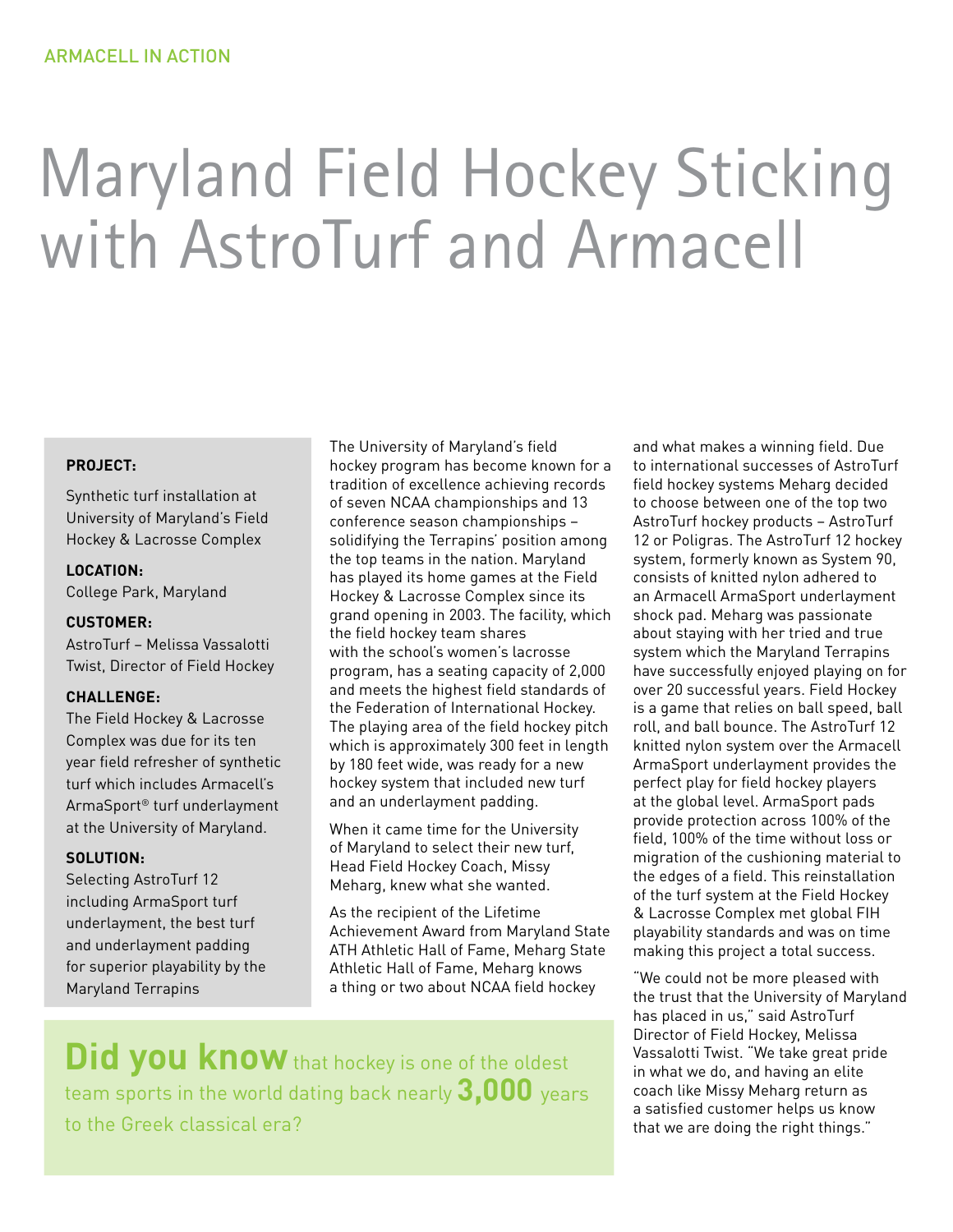

#### **ARMASPORT SCORING ABOVE THE REST**

For safety and performance, a synthetic field's success starts under the turf. ArmaSport turf underlayment shock pad stabilizes and cushions the playing surface providing consistent shock attenuation across the field. Pile height is an important factor in the game of field hockey. The AstroTurf 12 has a 12 millimeter pile height with a 3/8 inch ArmaSport turf underlayment which makes it an ideal choice for this type of playing field. Pile height must be low on the field surface to avoid any interference with the ball. Minimizing playing issues like ball bounce and uneven rolling requires a firm consistency made to tight tolerances. This system also provides the polarity that is required by customers like the University of Maryland, because it gives the athletes the ability to play their game without surface interference.

ArmaSport underlayment shock pads are closed cell foam manufactured in several thicknesses to meet the strictest specifications. Supplied in rolls, the long lengths and turf-carpet widths are all designed to make installation fast and easy. Our optional drainage system ensures efficient water removal during and after inclement weather to ensure greater field performance, durability and longevity. ArmaSport TU2 has also been tested to FIFA 2 Star and ASTM F355 test methods. For more than 35 years, our closed cell foam has been the ideal turf underlayment pad for consistent playing conditions and greater field longevity.

For more information, please visit: www.armacell.us **info.cf.us@armacell.com**

#### **Environmentally Friendly**

- meet the phthalate threshold requirements (<0.1%) of the CPSIA / CPSC Improvement Act of 2008 public law 110-114
- // Formaldehyde free and meets the global REACH and RoHS requirements covering substances
- // Manufactured with an antimicrobial to protect against fungi, mold and bacteria